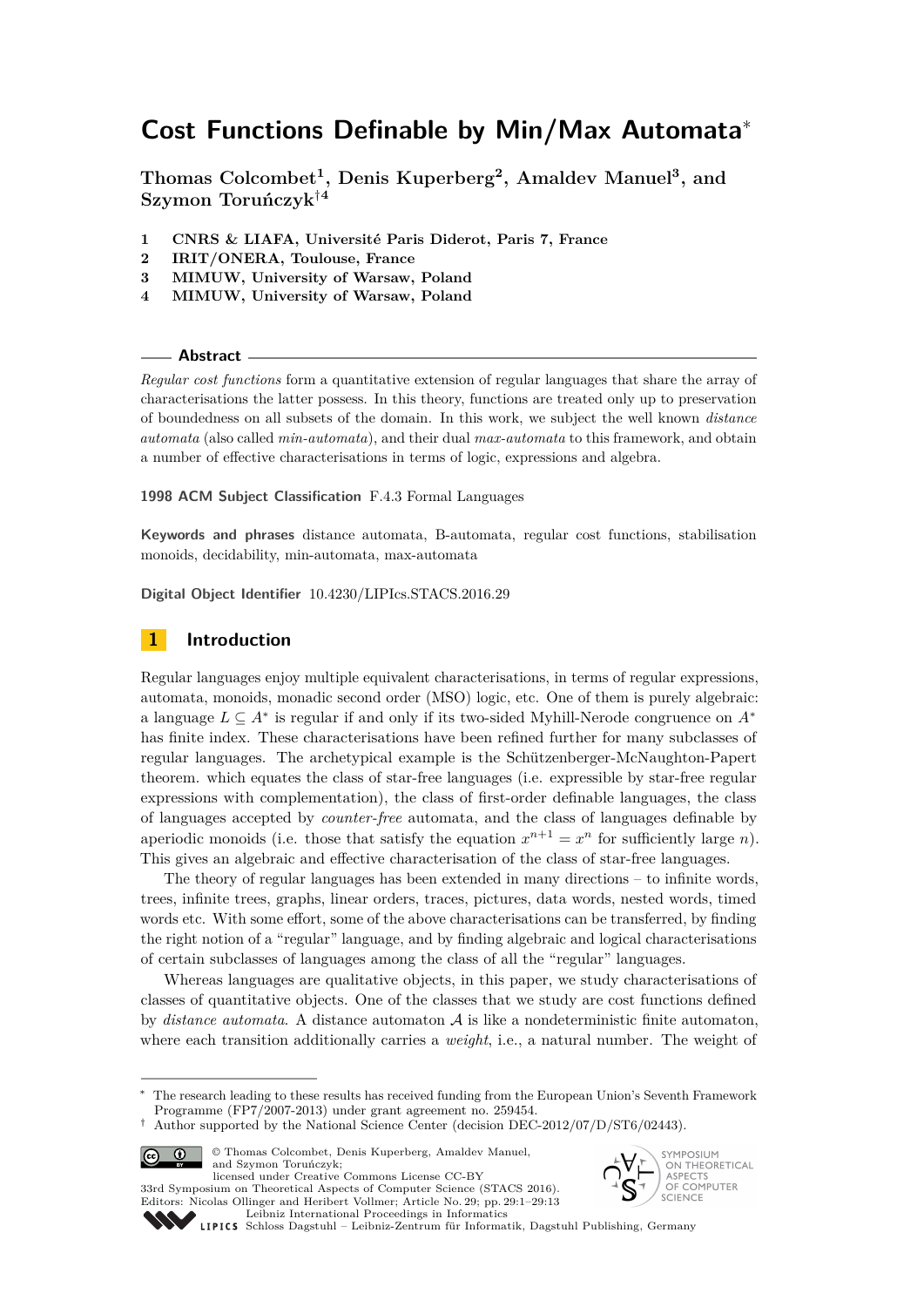### **29:2 Cost Functions Definable by Min/Max Automata**

a run is the sum of the weights of the transitions in the run. The distance automaton  $A$ then associates to each input word *w* a value  $\llbracket A \rrbracket(w) \in \mathbb{N} \cup \{\infty\}$ , defined as the minimal weight of an accepting run over  $w$ , and  $\infty$  if there is no accepting run. The central decision problem is the *limitedness problem* – does the function  $\llbracket A \rrbracket$  have a finite range?

Distance automata were introduced by Hashiguchi in his solution of the star height problem, which he reduced to the limitedness problem for distance automata via a strenuous reduction. As distance automata try to minimize the value of a run, we call them *minautomata* in this paper. *Max-automata* are the dual model, for which the value of the word is the maximal weight of an accepted run. Min-automata and max-automata have appeared in various contexts (see related work below for more on this) under various names.

Distance automata were extended in subtly distinct ways to nested distance-desert automata [\[12\]](#page-12-1), R-automata [\[1\]](#page-12-2), B-automata [\[4,](#page-12-3) [6\]](#page-12-4) by allowing several counters instead of just one, and allowing these counters to be reset. The limitedness problem is decidable for all these classes. In terms of cost functions all these extended models are equivalent.

Colcombet [\[6,](#page-12-4) [8\]](#page-12-5) discovered that functions defined by B-automata enjoy a very rich theory of *regular cost functions*, extending the theory of regular languages. A *cost function* is an equivalence class of functions, where two functions  $f, g : A^* \to \mathbb{N} \cup \{\infty\}$  are equivalent if they are bounded over precisely the same subsets of *A*<sup>∗</sup> . A *regular cost function* is the equivalence class of a function computed by a B-automaton. Colcombet gave equivalent characterisations of regular cost functions in terms of a quantitative extension of MSO, an extension of monoids called *stabilisation monoids*, Later, analogous characterisations were described, in terms of a quantitative extension of regular expressions, in terms of logics and regular expressions manipulating profinite words (a completion of the set of finite words in a certain metric) [\[17\]](#page-12-6), and in terms of a finite index property [\[17,](#page-12-6) [14\]](#page-12-7). In [\[15\]](#page-12-8) a characterisation in terms of a quantitative extension of FO on the  $\Sigma$ -tree is given.

#### **Contributions**

In this paper, we propose a Schützenberger-McNaughton-Papert style characterisation of the subclass of the class of regular cost functions, defined by distance automata – in terms of logic, regular expressions and algebra, i.e., by conditions satisfied by the syntactic stabilisation monoid. The last characterisation provides a machine-independent, purely algebraic description of the cost functions defined by distance automata – or min-automata. We also provide similar characterisations for the dual class of max-automata. Although their definition is simply obtained by replacing min by max, the statements and their proofs are quite different for both classes. Our characterisations are effective, i.e., given a B-automaton, it is decidable whether the cost function it defines is recognisable by a min- or max-automaton. The detailed proofs can be found in the long versions, on the webpage of authors.

#### **Related Work**

Characterising special classes of regular cost functions in various formalisms has been done in [\[11,](#page-12-9) [14\]](#page-12-7). In [\[11\]](#page-12-9), the class of temporal cost functions was defined and studied. These cost functions are only allowed to measure *consecutive* events, for instance the function counting the number of occurrences of a letter in an input word is not temporal. Equivalent characterisations of this class were given in terms of cost automata, regular languages, stabilisation monoids. Additionally, in [\[7\]](#page-12-10), an equivalent fragment of cost MSO was given. In [\[14\]](#page-12-7), the class of aperiodic cost functions was considered, as a generalisation of star-free languages. It was shown that this class of function can be equivalently characterised by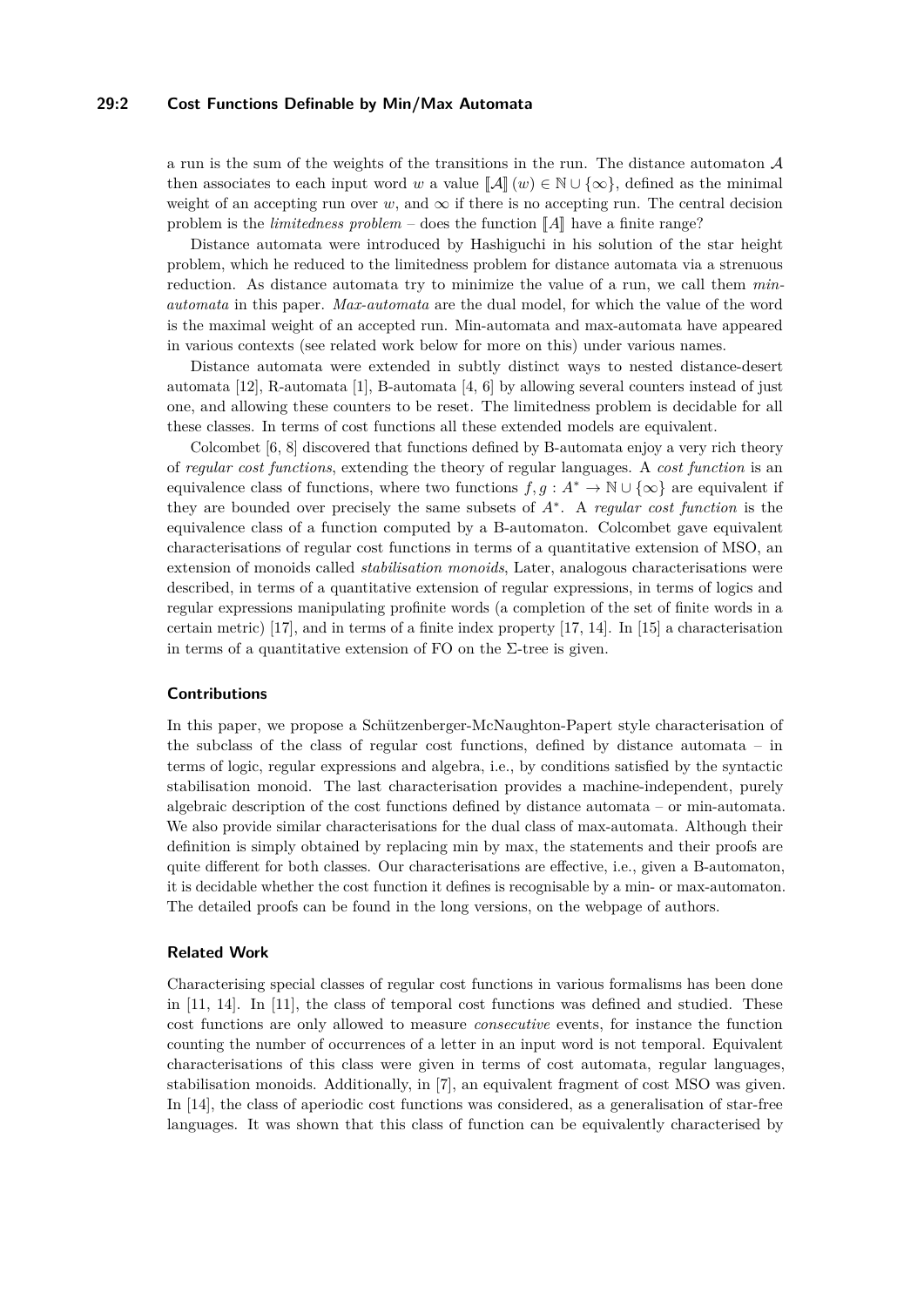definability via cost linear temporal logic, cost first order logic, or group-trivial stabilisation monoids, generalising the Schützenberger-McNaughton-Papert theorem to cost functions.

In the papers [\[5\]](#page-12-11) and [\[3\]](#page-12-12), min- and max-automata were defined in a different way, as *deterministic* automata with many counters, over which any sequence of instructions could be performed in a single transition, where each instruction is either of the form  $c := c + 1$  or  $c := \max(d, e)$  (in the case of max-automata) or  $c := \min(d, e)$  (in the case of min-automata), where *c, d, e* are counters. As these models were studied in relationship with logics over infinite words, rather than evaluating a finite word to a number, they were used as acceptors of infinite words. However, their finitary counterparts are equivalent to the models studied in this paper, up to cost function equivalence (see Proposition [2.4\)](#page-4-0). Note that nondeterminism is exchanged for multiple counters with aggregation (min or max).

In the paper [\[2\]](#page-12-13), Cost Register Automata are studied, and are parametrised by a set of operations. Those too are deterministic automata with many registers (i.e. counters). For the set of operations denoted  $(min, +c)$ , one obtains a model equivalent to the min-automata of [\[5\]](#page-12-11), and for the set of operations denoted (max*,* +*c*), one obtains a model equivalent to the max-automata [\[3\]](#page-12-12).

Min-automata can be equivalently described as nondeterministic weighted automata over the semiring ( $\mathbb{N} \cup \{\infty\}$ , min, +), where min plays the role of addition and + of multiplication. Similarly, max automata can be equivalently described as nondeterministic weighted automata over the semiring ( $\mathbb{N} \cup \{\infty, \perp\}$ , max, +), where max plays the role of addition and + of multiplication (and  $\perp$  is neutral with respect to max and absorbing with respect to +). Using this formalism, decidability results about precision of approximation of functions computed by min-automata are shown in [\[9\]](#page-12-14). Similar results on max-automata are presented in [\[10\]](#page-12-15), together with an application to evaluation of time complexity of programs.

# **2 Preliminaries**

In this section, we recall various models of cost automata, and the theory of regular cost functions. For more details, the reader should confer [\[6,](#page-12-4) [8,](#page-12-5) [11\]](#page-12-9). We write  $\mathbb{N}_{\infty}$  for the set  $\mathbb{N} \cup \{\infty\}$ . We follow the convention that inf  $\emptyset = \min \emptyset = \infty$  and  $\sup \emptyset = \max \emptyset = 0$ .

# **2.1 Automata**

We recall the notions of B- and S-automata, and relate them to min- and max-automata.

**B-automata and S-automata.** *B-* and *S-automata* are nondeterministic automata over finite words, which are moreover equipped with a finite set of *counters*. Each counter admits three basic operations: incrementation by one, denoted  $\mathbf{i}$ , reset to zero, denoted  $\mathbf{r}$ , and the idle operation, denoted  $\varepsilon$ . Initially, all counters are set to 0, and during the run each transition of the automaton performs one operation on each counter separately (formally, a transition is a tuple  $(p, a, o, q)$ , where p is its source state, q is its target state, a is the label and  $o = (o_c)_c$  is a vector of operations, one per each counter *c*). Additionally, we allow counters to be reset after the run terminates in an accepting state, depending on the state. If in a run *ρ* some transition resets a counter currently storing a value *n*, then we say that *n* is a *reset value* for the considered run *ρ*.

We now define the value of a word under a B-automaton; the defintion for S-automata is dual and will be given later. Let B be a B-automaton and *w* be an input word. For a run *ρ*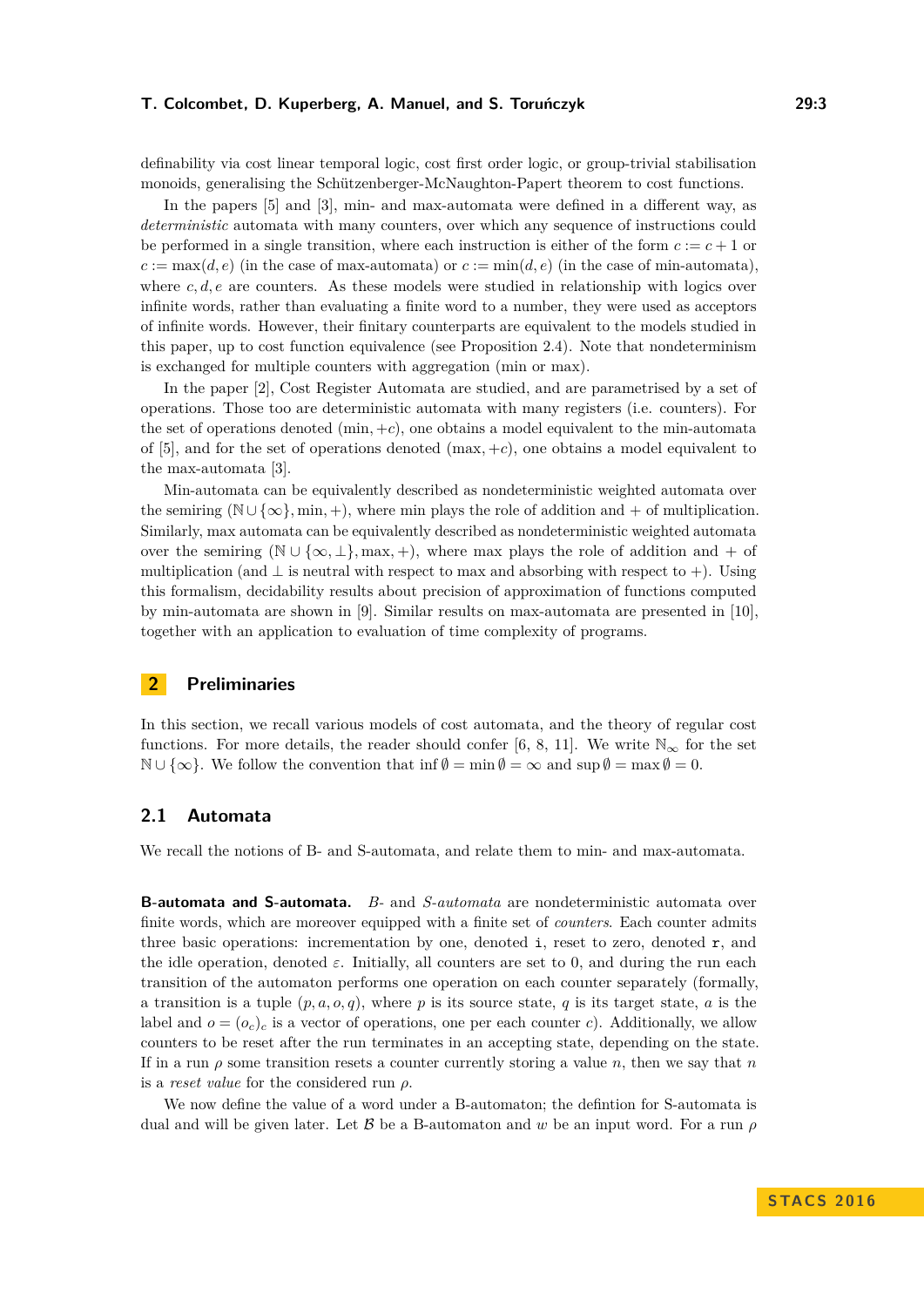### <span id="page-3-0"></span>**29:4 Cost Functions Definable by Min/Max Automata**



**Figure 1** A B-automaton, which is also a min-automaton. Edges with no source state mark initial states, and edges without a target state mark accepting states and may reset the counter.

over the word *w*, define the *cost* of  $\rho$  as the maximum of the set of its reset values:

 $\text{cost}(\rho) = \max\{n \in \mathbb{N} : n \text{ is a reset value for } \rho\}.$ 

Recall that the maximum of the empty set is equal to 0. Finally, define  $\mathbb{B}(\lVert w\rVert)$  as the minimal value of an accepting (initial-to-accepting state) run over *w*:

 $\mathbb{B}(\mathcal{B}(\mathbf{w})) = \min\{\text{cost}(\rho) \mid \rho \text{ is an accepting run of } \mathcal{B} \text{ over } w\}.$ 

Note that this value can be infinite, if there is no accepting run of  $\beta$  over  $w$ . In particular, if the set of counters is empty, then  $\|\mathcal{B}\|(w) = 0$  if  $\mathcal{B}$  has an accepting run over *w*, otherwise  $\mathbb{B}(\mathcal{B}(\omega)) = \infty$ . In this way, B-automata generalize finite automata.

If A is an S-automaton, the definitions are obtained by swapping min with max. In particular, the cost of the run is the minimum of the set of its reset values (recall that  $\min \emptyset = \infty$  and  $\|\mathcal{A}\|$  (*w*) is the maximal value of an accepting run over *w*. If A has no counters, then  $\llbracket \mathcal{A} \rrbracket(w) = \infty$  if A has an accepting run over *w*, otherwise  $\llbracket \mathcal{A} \rrbracket(w) = 0$ .

For a B- or S-automaton  $\mathcal{A}$ , we call  $\|\mathcal{A}\|$  the function *computed* by  $\mathcal{A}$ .

<span id="page-3-1"></span>► **Example 2.1.** We construct a B-automaton that computes the smallest length of a block of consecutive *a*'s in an input word consisting of *a*'s and *b*'s. In other words, for an input word *w* of the form  $a^{n_1}ba^{n_2} \dots ba^{n_k}$ , the computed value is  $f_{\min}(w) = \min_{j=1}^k n_j$ . The automaton has one counter, and is depicted in Figure [1.](#page-3-0)

<span id="page-3-3"></span>► **Example 2.2.** Another example of a function computed by a B-automaton is the following. For a given word *w* over the alphabet  $\{a, b, c\}$  of the form  $w_1 c w_2 \ldots c w_k$ , where the words  $w_1, \ldots, w_k$  are over the alphabet  $\{a, b\}$ , define  $f(w) = \max_{j=1}^k f_{\min}(w_j)$ . The function *f* is computed by a B-automaton obtained from the automaton in Figure [1](#page-3-0) by adding a *c*-labeled, resetting transition from every accepting state to every initial state.

<span id="page-3-2"></span>► **Example 2.3.** The automaton in Figure [1](#page-3-0) can be interpreted as an S-automaton which, for an input word *w* of the form  $a^{n_1}ba^{n_2} \dots ba^{n_k}$ , computes the value  $f_{\text{max}}(w) = \max_{j=1}^k n_j$ .

**Min-automata and max-automata.** A *min-automaton* is a one-counter B-automaton B, with only two operations allowed: i (increment) and  $\varepsilon$  (do nothing). In particular, resets are not allowed during the run. However, every counter is reset at the end of the run. Therefore the last counter value is a reset value. In other words, a min-automaton is a nondeterministic finite automaton in which every edge carries one of the two operations i or *ε* which manipulate the only counter. The cost of a run is the last value attained by the counter, and  $\mathbb{B}(\lVert w\rVert)$  is the minimum of the costs of all accepting runs. This corresponds exactly to the definition of a *distance automaton* given in the introduction, with i corresponding to 1 and  $\varepsilon$  corresponding to 0 in the distance automaton. The automaton from Example [2.1](#page-3-1) is a min-automaton.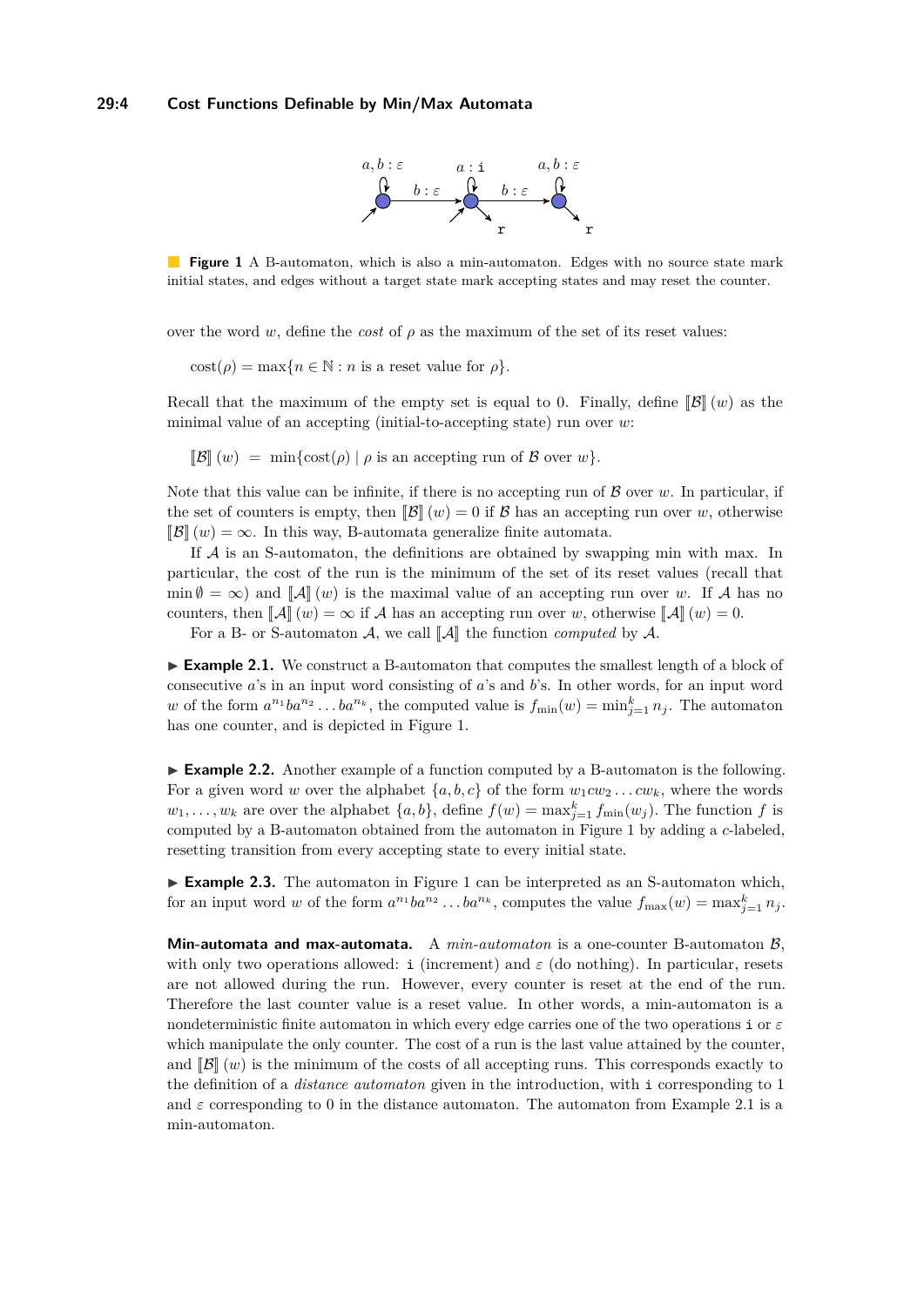Dually, a *max-automaton* A is a one-counter S-automaton, with only the two operations i and  $\varepsilon$  allowed, and where the automaton may, depending of the last state assumed, reset or not the counter at the end of the run. Therefore, the cost of a run is again the last value attained by the counter if it is reset, and  $+\infty$  if it is not reset. The value of a word  $\llbracket A \rrbracket(w)$  is the maximum of the costs of all accepting runs. Example [2.3](#page-3-2) gives an example of a max-automaton.

As mentioned in the related work in the introduction, min/max-automata are related to other notions from the literature. We establish this connection in the proposition below, and later on in this paper, we will only talk about min- and max-automata.

A *weighted automaton* over a semiring S specifies a  $n \times n$  matrix  $h(a)$  over S for each letter *a* in the input alphabet, and two vectors *I, F* of length *n* over S. The *value* associated to a word  $a_1 \ldots a_l$  over the input alphabet is the product of the matrices  $I^T \cdot h(a_1) \cdots h(a_l) \cdot F$ , which is a  $1 \times 1$  matrix, identified with an element of S. In the proposition below, a value ⊥ returned by a weighted automaton is interpreted as 0.

<span id="page-4-0"></span>▶ **Proposition 2.4** ([\[2,](#page-12-13) [5\]](#page-12-11)). *Min-automata are equivalent to distance automata, to nondeterministic weighted automata over the semiring*  $(N_{\infty}, \min, +)$ *, and to deterministic automata with many registers storing elements of* N∞*, allowing the binary* min *operation and unary incrementation operation.*

*Dually, max-automata are equivalent to nondeterministic weighted automata over the semiring* ( $\mathbb{N}_{\infty} \cup \{\perp\}$ , max, +), and to deterministic automata with many registers storing *elements of*  $\mathbb{N}_{\infty}$ , allowing the binary max operation and unary incrementation operation.

The goal of this paper is to find effective algebraic characterisations of functions computable by min- and max-automata amongst all functions computable by B- and S-automata. These characterisations are up to equivalence of cost functions.

## **2.2 Theory of Regular Cost Functions**

Throughout this paper, fix a finite input alphabet  $\Sigma$ . Given two functions  $f, g : \Sigma^* \to \mathbb{N}_{\infty}$ , we write  $f \approx g$  if for all  $X \subseteq \Sigma^*$ , if *g* is bounded over *X* (meaning sup  $g|_X < \infty$ ), then *f* is bounded over *X*, and vice-versa. A *cost function* over the alphabet  $\Sigma$  is an equivalence class of ≈. Let  $[f]$  denote the equivalence class of  $f : \Sigma^* \to \mathbb{N}_{\infty}$ . We will often identify a cost function with any of its representatives and say that  $f$  is a cost function, implicitly talking about  $[f]$ .

**Regular cost functions.** A cost function is *regular* if it is the cost function of the function computed by some B-automaton. For example, the (equivalence classes of the) functions described in Examples [2.1](#page-3-1) and [2.2](#page-3-3) are regular cost functions. It turns out [\[6\]](#page-12-4) that B- and S-automata define equal classes of cost functions (see Theorem [2.15](#page-8-0) below). Not every cost function is regular – indeed, there are uncountably many cost functions.

The reason we prefer to study cost functions computed by B-automata rather than the functions themselves is due to the following results, and to the fact that information about boundedness properties suffice in the contexts we will be interested in.

▶ **Theorem 2.5** (Krob [\[13\]](#page-12-16)). *Given two min-automata* A and B, it is undecidable whether *the functions*  $\llbracket \mathcal{A} \rrbracket$  *and*  $\llbracket \mathcal{B} \rrbracket$  *are equal.* 

▶ **Theorem 2.6** (Colcombet [\[6\]](#page-12-4)). *Given two B- or S-automata A and B, it is decidable* whether the functions  $\llbracket \mathcal{A} \rrbracket$  and  $\llbracket \mathcal{B} \rrbracket$  define the same cost function.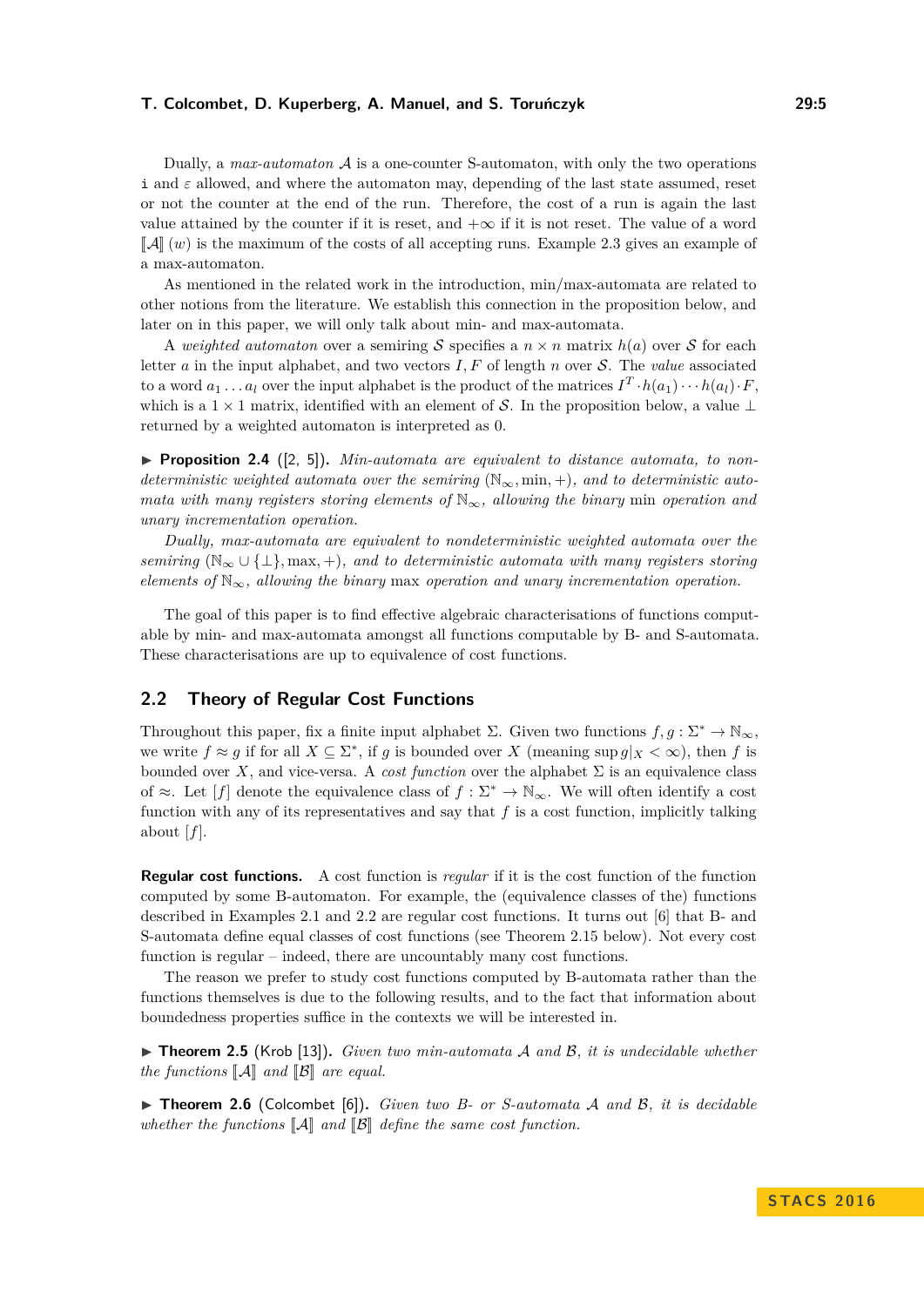### **29:6 Cost Functions Definable by Min/Max Automata**

If we take B in the theorem above to be such that  $\|\mathcal{B}\|(w) = 0$  for all words w, we see that in particular, it is decidable whether the function  $\llbracket \mathcal{A} \rrbracket$  is bounded over all words. The limitedness problem for B-automata easily reduces to this problem.

**Cost regular expressions.** Cost regular expressions are weighted extensions of classical regular expressions. They come in two forms, B-expressions and their dual S-expressions. A *B-expression* is given by the grammar,

$$
E ::= a \in \Sigma \mid \emptyset \mid E \cdot E \mid E + E \mid E^{\leq n} \mid E^*,
$$

where *n* is a variable (there is only one variable available). Note that by substituting  $k \in \mathbb{N}$ for *n* in a cost regular expression *E*, denoted by  $E[k \to n]$ , one obtains a regular expression of finite words. Given a B-expression *E* the cost function computed by *E* is defined as:

$$
\llbracket E \rrbracket(u) = \inf\{k \mid u \in E[k \to n]\}.
$$

Similarly one defines S-expressions, with the difference that we are allowed to use *> n* instead of  $\leq n$ , and at the end we take sup instead of inf.

Both kinds of expressions define exactly all regular cost functions. Indeed, it is not difficult to convert between B-expressions and B-automata (and between S-expressions and S-automata), similarly to the conversions between regular expressions and finite automata.

► **Example 2.7.** The cost function  $f_{\text{max}}$  is defined by the B-expression  $(a^{\leq n}b)^*$  and the S-expression  $(a^*b)^*a^{>n}(ba^*)^*$ . Dually, the cost function  $f_{\min}$  is defined by the B-expression  $(a^*b)^*a^{\leq n}(ba^*)^*$  and the S-expression  $(a^{>n}b)^*a^{>n}$ .

**Cost monadic second order logic.** We recall the basics of monadic second order logic (abbreviated as MSO) over words. The formulas use first order variables  $x, y, z...$  that range over positions of the word and second order variables *X, Y, Z . . .* that range over sets of positions of the word. MSO formulas are build using the atomic predicates  $x \leq y$ ,  $x \in X$ , *a*(*x*) (denoting that the label at position *x* is *a*, where  $a \in \Sigma$ ), the connectives  $\neg \varphi$ ,  $\varphi \vee \psi$ , *ϕ* → *ψ* and quantifiers ∃*x.ϕ* , ∀*x.ϕ* (ranging over single elements) and ∃*X.ϕ*,∀*X.ϕ* (ranging over sets of elements). *Cost monadic second order logic* (cost-MSO) extends the logic by allowing formulas of the form  $|X| \leq n$ , where  $|X|$  denotes the size of the set X and n is a fixed variable ranging over the natural numbers, with the restriction that they occur only positively (under even number of negations). Given a cost-MSO formula  $\varphi(n)$  the cost function defined by  $\varphi(n)$  is

 $\llbracket \varphi \rrbracket (u) = \inf \{ n \mid u, n \models \varphi \}.$ 

**► Example 2.8.** The cost function  $f_{\min}$  is expressed by  $\exists X \cdot \text{block}_a(X) \land (|X| \leq n)$ , where *ablock<sub>a</sub>*(*X*) is the first-order formula expressing that *X* is a maximal block of consecutive *a*'s. Dually,  $f_{\text{max}}$  is expressed by the formula  $\forall X.block_a(X) \rightarrow (|X| \leq n)$ .

**Stabilisation monoids.** Recall that if **M** is a finite monoid,  $h : \Sigma \to \mathbf{M}$  is a mapping, and *F* is a subset of **M**, then the triple  $(M, h, F)$  defines a regular language  $L = \hat{h}^{-1}(F)$ , where  $\hat{h}: \Sigma^* \to \mathbf{M}$  is the unique homomorphism extending *h*. Conversely, any regular language L is induced by some triple  $(M, h, F)$  of this form. In this section we recall how this correspondence lifts to regular cost functions, by replacing finite monoids to stabilisation monoids. Let  $E(\mathbf{M}) = \{e \in M | ee = e\}$  denote the set of idempotents of the monoid **M**.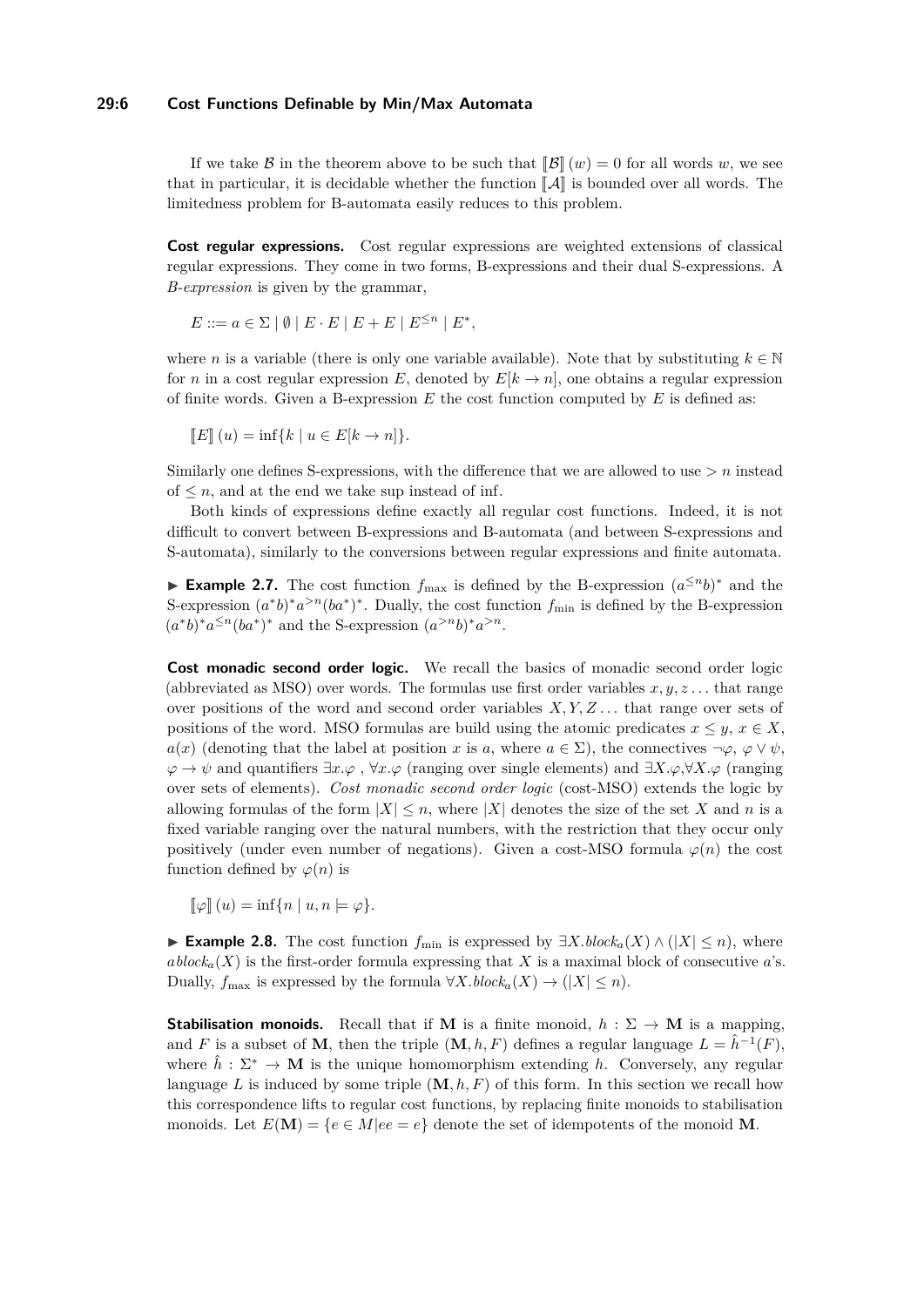A *stabilisation monoid*  $\mathbf{M} = \langle M, \cdot, \leq \cdot, \sharp \rangle$  is a finite monoid equipped with a partial order  $\leq$  and an operation  $\sharp : E(\mathbf{M}) \to E(\mathbf{M})$  (called stabilisation), satisfying the following axioms:

$$
a \cdot x \le b \cdot y \qquad \qquad \text{for} \quad a \le b, x \le y \tag{1}
$$

<span id="page-6-1"></span><span id="page-6-0"></span>
$$
e^{\sharp} \le f^{\sharp} \qquad \qquad \text{for} \quad e \le f, e, f \in E(\mathbf{M}) \tag{2}
$$

$$
(a \cdot b)^{\sharp} = a \cdot (b \cdot a)^{\sharp} \cdot b \qquad \text{for} \quad a, b \in \mathbf{M} \text{ such that } a \cdot b, b \cdot a \in E(\mathbf{M}) \tag{3}
$$

$$
e^{\sharp} \le e \qquad \text{for} \quad e \in E(\mathbf{M}) \tag{4}
$$

<span id="page-6-4"></span><span id="page-6-3"></span><span id="page-6-2"></span>
$$
(e^{\sharp})^{\sharp} = e^{\sharp} \qquad \qquad \text{for} \quad e \in E(\mathbf{M}) \tag{5}
$$

**Example 2.9.** Any finite monoid can be seen as a stabilisation monoid, in which  $e^{\sharp} = e$ for every idempotent, and where the order is trivial, i.e.,  $x \leq y$  iff  $x = y$ .

<span id="page-6-5"></span>**Example 2.10.** Every min-automaton  $\mathcal A$  defines a finite transition stabilisation monoid, defined as follows. Let  $\mathcal T$  denote the *tropical semiring* or the  $(min, +)$ -semiring, with domain  $\mathbb{N}_{\infty}$  and min playing the role of addition, and + of multiplication. We equip  $\mathbb{N}_{\infty}$ with the usual topology, in which  $\infty$  is the limit of every strictly increasing sequence.

First we define an infinite monoid, parametrised by a finite set of states *Q*. Let **M***<sup>Q</sup>* denote the set of  $Q \times Q$  matrices with entries from T. Matrices can be multiplied using the semiring operations of  $\mathcal{T}$ , and the set of matrices  $\mathbf{M}_Q$  inherits the product topology from  $\mathcal{T}$ , i.e., a sequence  $(M_n)_{n=1}^{\infty}$  of matrices is convergent if  $M_n[p,q]$  is convergent in  $\mathbb{N}_{\infty}$  for each  $p, q \in Q$ . Matrix multiplication is continuous, and moreover, one can show that for every matrix  $M \in \mathbf{M}_Q$ , when  $n \to \infty$ , the sequence  $M^{n!}$  is convergent to a matrix denoted  $M^{\sharp}$ ; moreover, the mapping  $M \mapsto M^{\sharp}$  is continuous.

An automaton A with state space Q defines a mapping  $h : \Sigma^* \to M$  which assigns to a word  $w \in \Sigma$  the matrix  $h(w)$  such that for two states p, q of A, the value  $h(w)[p, q]$  is the minimal cost of a run of A over *w* which starts in state *p*, ending in state *q*. The mapping *h* is a monoid homomorphism.

Define an equivalence relation  $\sim_1$  on  $\mathbf{M}_Q$  so that two matrices are equivalent iff they yield the same result when each finite, positive entry is replaced by 1. Define  $\mathbf{M}_{Q}^{1}$  to be the set of ∼1-equivalence classes. We identify an element of **M**<sup>1</sup> *<sup>Q</sup>* with its unique representative which is a matrix with entries in  $\{0, 1, \infty\}$ . It turns out [\[17\]](#page-12-6) that the equivalence ~1 preserves multiplication and the operation  $\sharp$ . It follows that  $\mathbf{M}_{Q}^{1}$  inherits the structure of a monoid, and also an operation *]*; we restrict this operation only to idempotents (for a non-idempotent *M*, we can still recover  $M^{\sharp}$  as  $E^{\sharp}$ , where *E* is the idempotent power of *M*).

One way to compute a product of two matrices  $M, N \in \mathbf{M}_{Q}^{1}$  is to take a min-automaton  $\mathcal{A}$ with states *Q* and with  $h(a) = M$  and  $h(b) = N$ ; then  $M \cdot N$  is obtained by substituting 1 for every finite positive number in  $h(ab)$ . Similarly, if  $M \in \mathbf{M}_Q^1$  is idempotent, then  $M^{\sharp}$  is obtained by taking an automaton A with  $h(a) = M$  and writing  $M^{\sharp}[p,q] = 0$  if for arbitrarily large *n*,  $h(a^n)[p, q] = 0$ , otherwise  $M^{\sharp}[p, q] = 1$  if for arbitrarily large *n*  $h(a^n)[p, q]$ remains bounded, and finally,  $M^{\sharp}[p,q] = \infty$  if  $h(a^n)[p,q]$  converges to  $\infty$  when  $n \to \infty$ . The computations can be performed purely mechanically (see Appendix). For example, for the automaton from Example [2.1,](#page-3-1) we compute  $h(a) \cdot h(b)$  and  $h(a)^\sharp$  in  $\mathbf{M}_Q^1$ :

|  |  |  |  |  |  |  |  |  | $\left[\begin{array}{ccc} 0 & \infty & \infty \\ \infty & 1 & \infty \\ \infty & \infty & 0 \end{array}\right] \cdot \left[\begin{array}{ccc} 0 & \infty & \infty \\ 0 & \infty & \infty \\ \infty & 0 & 0 \end{array}\right] = \left[\begin{array}{ccc} 0 & \infty & \infty \\ 1 & \infty & \infty \\ \infty & 0 & 0 \end{array}\right], \quad \left[\begin{array}{ccc} 0 & \infty & \infty \\ \infty & 1 & \infty \\ \infty & \infty & 0 \end{array}\right]^{\sharp} = \left[\begin{array}{ccc} 0 & \infty & \infty \\ \$ |
|--|--|--|--|--|--|--|--|--|-----------------------------------------------------------------------------------------------------------------------------------------------------------------------------------------------------------------------------------------------------------------------------------------------------------------------------------------------------------------------------------------------------------------------------------------------------------------------------------------------------------------------------|
|  |  |  |  |  |  |  |  |  |                                                                                                                                                                                                                                                                                                                                                                                                                                                                                                                             |
|  |  |  |  |  |  |  |  |  |                                                                                                                                                                                                                                                                                                                                                                                                                                                                                                                             |

For  $M, N \in \mathbf{M}_{Q}^1$ , write  $M \preceq N$  if there is a sequence of representatives of  $N$  which converges to a representative of *M*. In other words, *M* can be obtained from *N* by replacing some 1's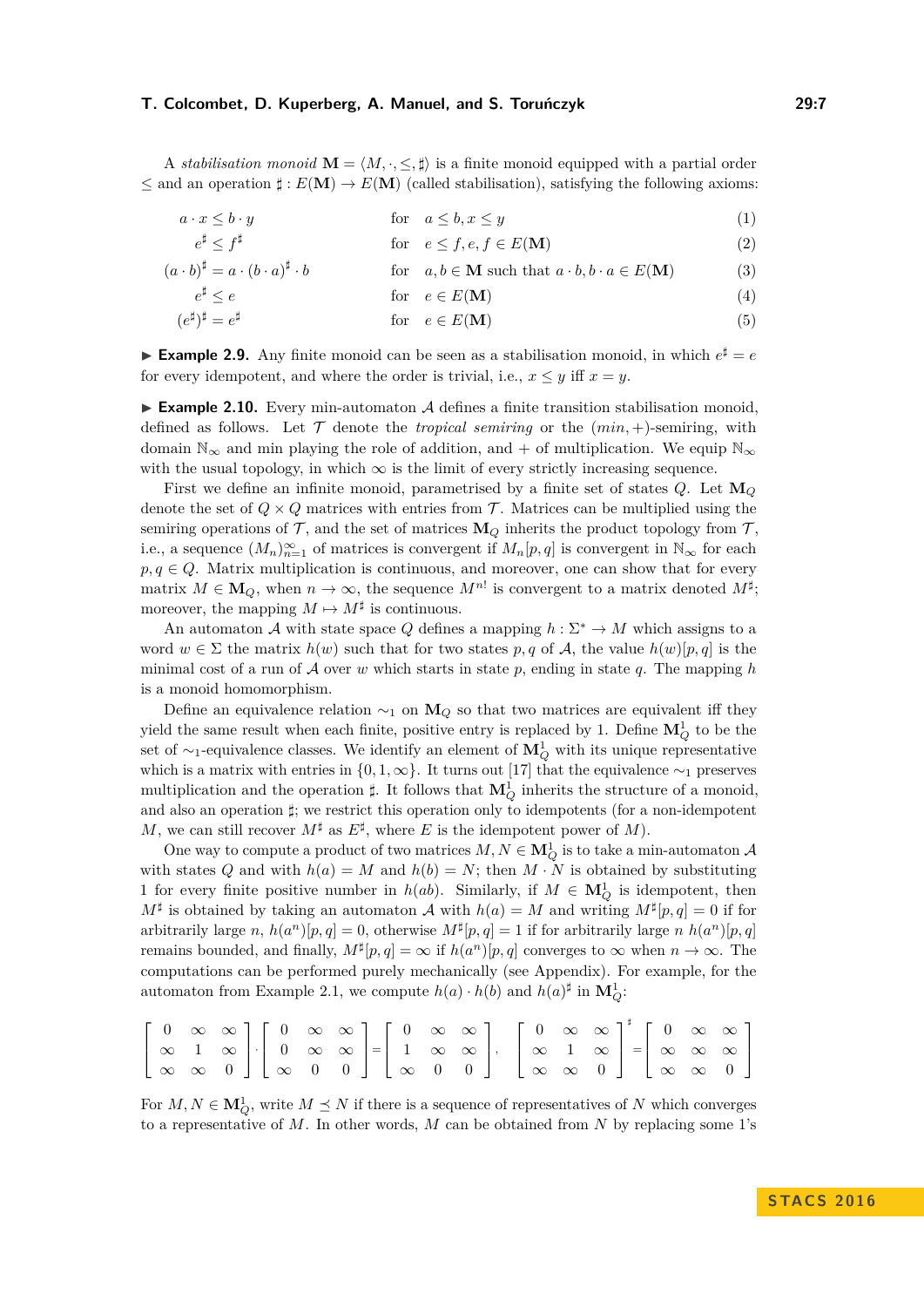#### **29:8 Cost Functions Definable by Min/Max Automata**

by  $\infty$ 's. (The order  $\preceq$  is the specialisation order associated to the quotient topology on  $\mathbf{M}_{Q}^{1}$ inherited from **M***Q*.)

It can be shown [\[17\]](#page-12-6) that  $\langle \mathbf{M}_Q^1, \cdot, \leq, \sharp \rangle$  is a stabilisation monoid. The axiom [\(1\)](#page-6-0) is a remnant of continuity of multiplication in  $\mathbf{M}_Q$ , [\(2\)](#page-6-1) – of continuity of the operation  $M \mapsto M^{\sharp}$ ,  $(3)$  – of associativity,  $(4)$  – of the fact that  $M^{\sharp}$  is the limit of  $M^{n!}$ , and  $(5)$  – of an analogous property which holds in **M***Q*.

Let  $h^1: \Sigma \to \mathbf{M}_Q^1$  be defined so that for a letter  $a \in \Sigma$ , the matrix  $h^1(a)$  is equal to  $h(a)$ (this is a matrix with entries in  $\{0, 1, \infty\}$ ). The mapping  $h^1$  encodes the transition structure of the automaton A. Let *I* be the set of matrices  $M \in \mathbf{M}_Q^1$  such that  $M[p, q] = \infty$  for all initial states  $p$  and accepting states  $q$  of  $A$ . The set  $I$  encodes the acceptance condition of  $A$ . The cost function  $[\![A]\!]$  defined by A can be recovered from the triple  $(\mathbf{M}_Q^1, h^1, I)$ , as we will now describe.

▶ **Definition 2.11** (Computation tree). An *n*-computation tree t is a finite rooted ordered unranked tree in which each node *x* has an associated *output* in **M** and is of one of four types: **Leaf** *x* has no children and has an associated *label*  $a \in \Sigma$ , and the output of *x* is  $h(a)$ ;

**Binary node** *x* has exactly two children and and the output of *x* is the product of the output of the first child and the output of the second child;

**Idempotent node** *x* has *k* children with  $k \leq n$  and for some idempotent  $e \in M$ , the output of each child is equal to *e* and the output of *x* is equal to *e*.

**Stabilisation node** *x* has *k* children with  $k > n$  and for some idempotent  $e \in M$ , the output of each child is equal to *e* and the output of *x* is equal to  $e^{\sharp}$ .

The *input* of the tree *t* is the word formed by the labels of the leaves of the tree, read left to right. The *output* of the tree *t* is the output of the root, and the neutral element of **M** if *t* is the empty tree.

An *ideal* in a stabilisation monoid **M** is a subset *I* which is downward-closed, i.e.,  $x \leq y$ and  $y \in I$  imply  $x \in I$ . Let  $h : \Sigma \to M$  be a mapping from a finite alphabet to a stabilisation monoid **M**, and let *I* be an ideal in **M**. The triple (**M***, h, I*) induces a cost function, denoted  $\mathbb{M}, h, I\mathbb{I}$ , and defined as follows. For a fixed height *k* ∈ N, let

 $[\![\mathbf{M}, h, I]\!]_k$   $(w) = \inf\{n \mid \text{there is a } n\text{-computation on } w \text{ with output in } \mathbf{M} \setminus I, \text{ height } \leq k\}.$ 

It turns out [\[6\]](#page-12-4) that the cost function  $[\![\mathbf{M}, h, I]\!]_k$  does not depend on the choice of  $k \geq 3|M|$ .<br>We define  $[\![\mathbf{M}, h, I]\!]_k$  for  $h = 3|M|$ . We define  $[\![\mathbf{M}, h, I]\!]$  as  $[\![\mathbf{M}, h, I]\!]_k$  for  $k = 3|M|$ .

► **Example 2.12.** Let  $M_{\text{max}} = \langle \{1, a, b, a^{\sharp}\}, \cdot, \sharp, \leq \rangle$  be the stabilisation monoid with identity 1, zero  $a^{\sharp}$ , such that  $ab = ba = b = bb = b^{\sharp}$ ,  $aa = a$  and  $a^{\sharp} \leq a$ . The monoid  $\mathbf{M}_{\text{max}}$  defines the function  $f_{\text{max}}$  with ideal  $\{a^{\sharp}\}\$ and mapping  $h(a) = a$  and  $h(b) = b$ .

**Example 2.13.** Let  $M_{\min} = \langle \{1, a, a^{\sharp}, b, ba^{\sharp}, a^{\sharp}b, 0\}, \cdot, \sharp, \leq \rangle$  be the stabilisation monoid with identity 1, zero 0, product  $a^{\sharp}ba^{\sharp} = a^{\sharp}$ ,  $ba^{\sharp}b = b = ab = ba$ ,  $bb = 0$ , stabilisation  $(ba^{\sharp})^{\sharp} = ba^{\sharp}, (a^{\sharp}b)^{\sharp} = a^{\sharp}b$ , and order  $a^{\sharp} \leq a$ ,  $a^{\sharp}b \leq b$ ,  $ba^{\sharp} \leq b \leq 0$ . The monoid  $\mathbf{M}_{\text{min}}$  defines the function  $f_{\min}$  with ideal  $\{a^{\sharp}\}\$ and mapping  $h(a) = a$  and  $h(b) = b$ .

<span id="page-7-0"></span>**• Proposition 2.14.** For a min-automaton A with states  $Q$ , define  $(\mathbf{M}_Q^1, h^1, I)$  as in Ex*ample* [2.10.](#page-6-5) *Then I is an ideal and the cost functions*  $\left[\mathbf{M}_Q^1, h^1, I\right]$  *and*  $\left[\mathbf{A}\right]$  *are equal.* 

Example [2.10](#page-6-5) and Proposition [2.14](#page-7-0) are a special case of a more general construction for Band S-automata [\[17\]](#page-12-6).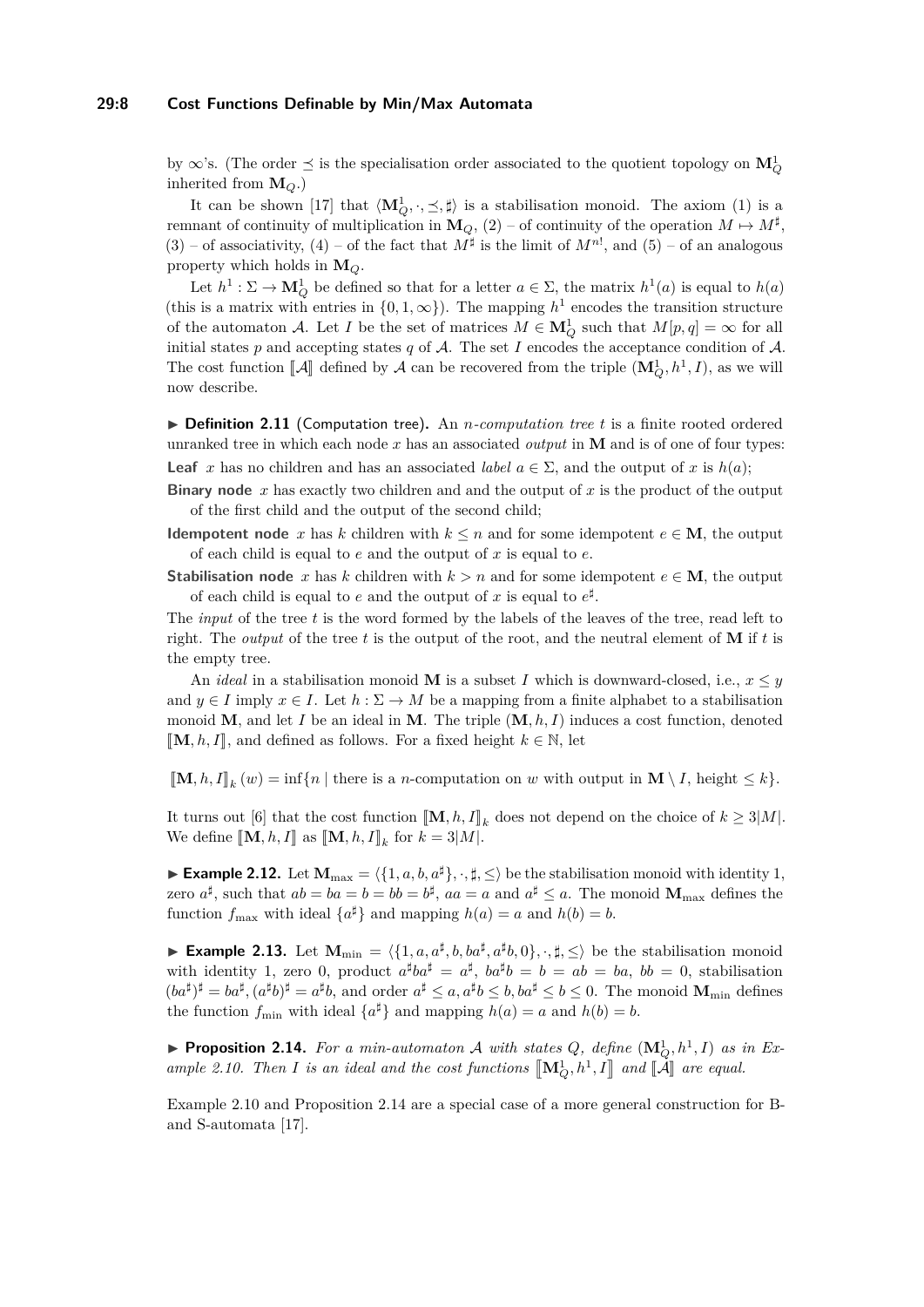**Closure properties.** Regular cost functions have several closure properties, described below. The fundamental cost function is the function count :  $\{a, b\} \rightarrow \mathbb{N}_{\infty}$ , defined by count $(u)$  $|u|_a$ , the number of occurrences of letter *a*. A regular language  $L \subseteq \Sigma^*$  is viewed as a (regular) cost function mapping a word *w* to 0 if  $w \in L$  and to  $\infty$  if  $w \notin L$ . Note that since regular languages are closed under complements, exchanging 0 with  $\infty$  in this definition would give the same class of cost functions.

Let  $C$  be a class of cost functions, possibly over different input alphabets. We define several closure properties for the class  $C$ :

- **composition with morphisms** if the cost function  $f : \Sigma^* \to \mathbb{N}_{\infty}$  is in C and  $\alpha : \Gamma^* \to \Sigma^*$  is a morphism, then the cost function  $\alpha \circ f : \Gamma^* \to \mathbb{N}_{\infty}$  is in C;
- **min** if for any two cost functions  $f, g: \Sigma^* \to \mathbb{N}_{\infty}$  in C, the function  $w \mapsto \min(f(w), g(w))$ also belongs to  $C$ ;
- **max** defined dually, with max instead of min;
- **min with regular languages** if for any cost function  $f : \Sigma^* \to \mathbb{N}_{\infty}$  and regular language *g* viewed as a cost function (see above) the function  $w \mapsto \min(f(w), g(w))$  also belongs to C;

**sup-projections** if the cost function  $f: \Sigma^* \to \mathbb{N}_{\infty}$  is in C and  $\alpha: \Sigma^* \to \Gamma^*$  is a morphism, then the cost function  $v \mapsto \sup\{f(w) : w \in \alpha^{-1}(v)\}$  is in C;

**inf-projections** defined dually, with inf instead of sup.

**The main theorem of regular cost functions.** The theorem below shows that all the introduced notions give rise to the same class of cost functions, namely regular cost functions.

<span id="page-8-0"></span>▶ **Theorem 2.15** (Colcombet [\[7\]](#page-12-10)). *The following formalisms are effectively equivalent as recognisers of regular cost functions: B-automata, S-automata, B-expressions, S-expressions, cost MSO formulas, and stabilisation monoids. Moreover, the class of regular cost functions is the smallest class of cost functions which is closed under min, max, inf-projections, sup-projections, contains the function count, and all regular languages.*

We may now specify the goal of this paper more precisely. Among all regular cost functions, we characterise those which are of the form  $\llbracket \mathcal{A} \rrbracket$  for a min- or max-automaton  $\llbracket \mathcal{A} \rrbracket$ . Our characterisations (Theorem [3.2](#page-9-0) and Theorem [4.2\)](#page-10-0) are in terms of cost regular expressions, fragments of cost MSO, and stabilisation monoids. Moreover, the characterisations are effective. In algebraic language theory, the usual way of providing effective characterisations is by means of certain algebraic conditions satisfied by the syntactic monoid. For this reason, we need to recall the notion of a syntactic stabilisation monoid.

**Syntactic stabilisation monoid.** A homomorphism of stabilisation monoids is a mapping  $h: \mathbf{M} \to \mathbf{N}$  of stabilisation monoids which is monotone (i.e.,  $u \leq v \implies h(u) \leq h(v)$ ). preserves multiplication (i.e.,  $h(u \cdot v) = h(u) \cdot h(v)$ ) and stabilisation (i.e.,  $h(e^{\sharp}) = h(e)^{\sharp}$  for every idempotent  $e \in M$ ).

<span id="page-8-1"></span>**► Theorem 2.16** ([\[11\]](#page-12-9)). Let  $f : \Sigma^* \to \mathbb{N}_{\infty}$  be a regular cost function. There is a unique (up *to isomorphism) triple*  $(\mathbf{M}_f, h_f, I_f)$  *recognising f* with the following property. For any triple  $(\mathbf{M}, h, I)$  *recognising*  $f$ *, there is a unique surjective homomorphism*  $\phi : \mathbf{M} \to \mathbf{M}_f$  *such that*  $h_f = \phi \circ h$  and  $I = \phi^{-1}(I_f)$ .  $\mathbf{M}_f$  is called the syntactic stabilisation monoid of  $f$ .

*Moreover, for any triple*  $(M, h, I)$  *recognising*  $f$ *, the triple*  $(M_f, h_f, I_f)$  *can be computed in polynomial time from*  $(M, h, I)$ *.*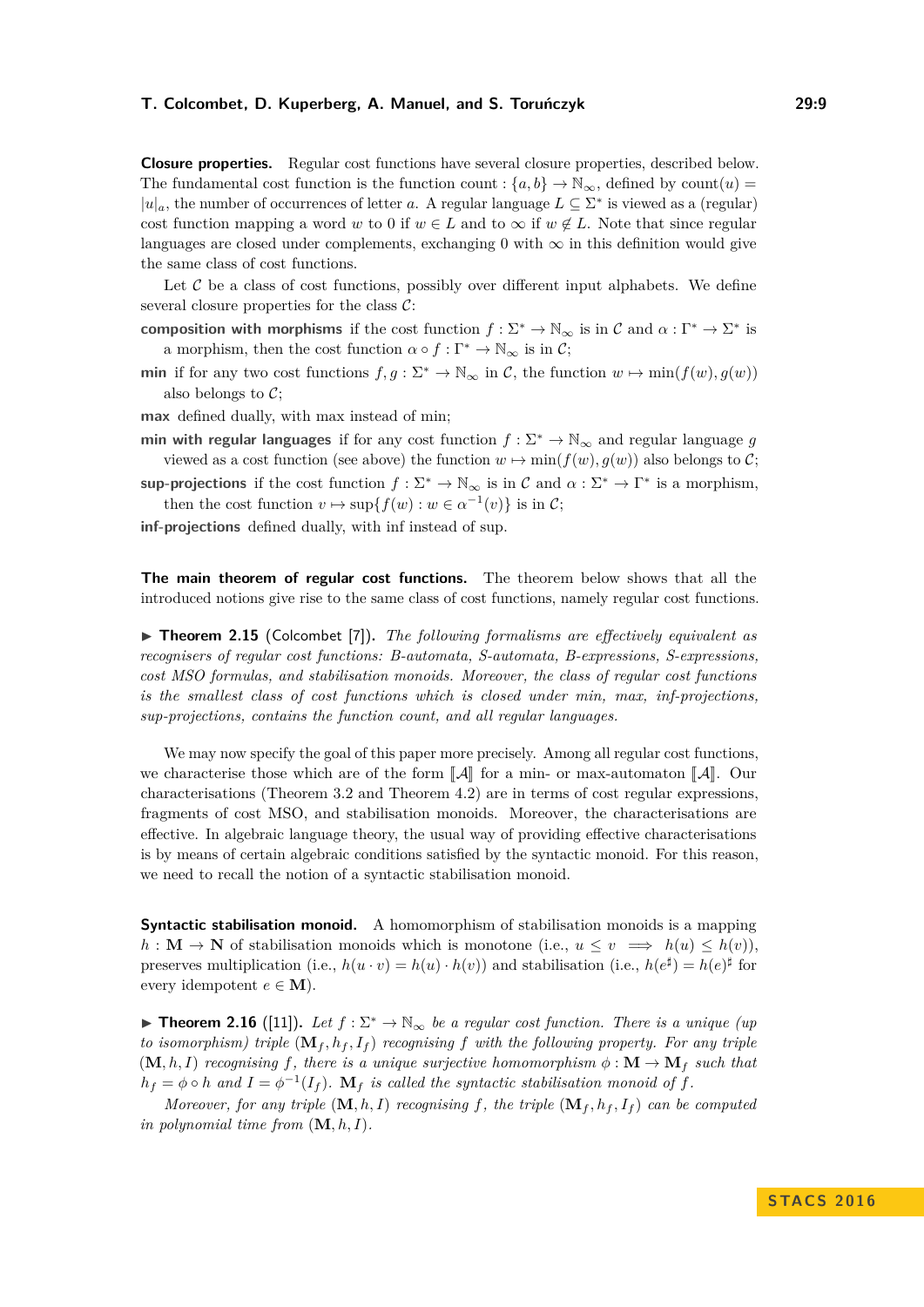#### **29:10 Cost Functions Definable by Min/Max Automata**

**Idempotent power.** It is a standard fact that every element *a* in a finite monoid has a unique idempotent power, denoted  $a^{\omega}$ . It can be shown that  $a^{\omega} = a^{n!}$  where *n* is the size of the monoid. We use the notation  $a^{\omega \sharp}$  to denote the element  $(a^{\omega})^{\sharp}$ .

### <span id="page-9-1"></span>**3 Max-automata**

In this section we characterise cost functions computed by max-automata. First we introduce the algebraic condition that characterises this class.

**► Definition 3.1** (Max-property). Let  $\mathbf{M} = \langle M, \cdot, \sharp, \leq \rangle$  be a stabilisation monoid and  $I \subseteq M$ be an ideal. The pair *M*, *I* has *Max-property* if for every  $u, v, x, y, z \in M$ ,

- **1.** if  $xu^{\omega\sharp}yv^{\omega\sharp}z \in I$ , then either  $xu^{\omega\sharp}yv^{\omega}z \in I$ , or  $xu^{\omega}yv^{\omega\sharp}z \in I$ , and
- 2. if  $x(uy^{\omega\sharp}v)^{\omega\sharp}z \in I$ , then either  $x(uy^{\omega\sharp}v)^{\omega}z \in I$ , or  $x(uy^{\omega}v)^{\omega\sharp}z \in I$ .

Now we present the main theorem of Section [3.](#page-9-1)

- <span id="page-9-0"></span> $\triangleright$  **Theorem 3.2.** The following are effectively equivalent for a regular cost function f:
- <span id="page-9-2"></span>**1.** *f is accepted by a max-automaton,*
- <span id="page-9-3"></span>**2.** *f is definable by a formula of the form*  $\psi \wedge \forall X \ (\varphi(X) \rightarrow |X| \leq n)$  *where*  $\psi, \varphi$  *are MSO formulas, i.e. they do not contain cost predicates,*
- <span id="page-9-4"></span>**3.** *f is in the smallest class (call it MAX) of cost functions that contains the function count and regular languages, and closed under min with regular languages, max, sup-projections, and composition with morphisms,*
- <span id="page-9-5"></span>**4.** *f is equivalent to*  $[M, h, I]$  *for some mapping h from*  $\Sigma$  *to a stabilisation monoid* **M** *with ideal I having Max-property,*
- <span id="page-9-6"></span>**5.** *The syntactic stabilisation monoid and ideal of f has Max-property,*
- <span id="page-9-7"></span>**6.** *f is definable by an S-regular expression of the form*  $h + \sum_i e_i$  where *h is a regular expression and each*  $e_i$  *is of the form*  $ef^{>n}g$  *where*  $e, f$  *and*  $g$  *are regular expressions.*

**Example 3.3.** The stabilisation monoid  $M_{\text{max}}$  with ideal  $\{a^{\sharp}\}\$  recognising  $f_{\text{max}}$  has Maxproperty. But  $M_{\text{min}}$  with ideal  $I = \{a^{\sharp}\}\$ recognising  $f_{\text{min}}$  violates the Max-property since  $a^{\sharp}ba^{\sharp} = a^{\sharp}$  is in *I*, but neither of  $a^{\sharp}ba = a^{\sharp}b$ ,  $aba^{\sharp} = ba^{\sharp}$  belongs to *I*.

Since  $M_{\text{min}}$  is the syntactic monoid of the function  $f_{\text{min}}$ , the example above implies that *f*<sub>min</sub> is not accepted a max-automata; in particular, max-automata are not closed under inf-projection. Similarly one verifies that cost functions computed by max automata are not closed under min (for instance the functions  $u \in \{a, b\}^* \to |u|_a$  and  $u \in \{a, b\}^* \to |u|_b$ , as well as their max, is in MAX, but not their min).

**Proof sketch.** We sketch the implications:  $1 \rightarrow 2 \rightarrow 3 \rightarrow 4 \rightarrow 5 \rightarrow 6 \rightarrow 1$  $1 \rightarrow 2 \rightarrow 3 \rightarrow 4 \rightarrow 5 \rightarrow 6 \rightarrow 1$  $1 \rightarrow 2 \rightarrow 3 \rightarrow 4 \rightarrow 5 \rightarrow 6 \rightarrow 1$  $1 \rightarrow 2 \rightarrow 3 \rightarrow 4 \rightarrow 5 \rightarrow 6 \rightarrow 1$  $1 \rightarrow 2 \rightarrow 3 \rightarrow 4 \rightarrow 5 \rightarrow 6 \rightarrow 1$  $1 \rightarrow 2 \rightarrow 3 \rightarrow 4 \rightarrow 5 \rightarrow 6 \rightarrow 1$  $1 \rightarrow 2 \rightarrow 3 \rightarrow 4 \rightarrow 5 \rightarrow 6 \rightarrow 1$  $1 \rightarrow 2 \rightarrow 3 \rightarrow 4 \rightarrow 5 \rightarrow 6 \rightarrow 1$  $1 \rightarrow 2 \rightarrow 3 \rightarrow 4 \rightarrow 5 \rightarrow 6 \rightarrow 1$  $1 \rightarrow 2 \rightarrow 3 \rightarrow 4 \rightarrow 5 \rightarrow 6 \rightarrow 1$  $1 \rightarrow 2 \rightarrow 3 \rightarrow 4 \rightarrow 5 \rightarrow 6 \rightarrow 1$  $1 \rightarrow 2 \rightarrow 3 \rightarrow 4 \rightarrow 5 \rightarrow 6 \rightarrow 1$ .

 $1 \rightarrow 2$  $1 \rightarrow 2$  $1 \rightarrow 2$  is by observing that there is a cost MSO formula encoding the runs of a 1-counter S-automata, of the form described in item [2.](#page-9-3)

To prove  $2 \rightarrow 3$  $2 \rightarrow 3$ , it is enough to observe that all the subformulas (including the formula itself) of  $\psi \wedge \forall X \ (\varphi \to |X| \leq n)$  (where  $\psi, \varphi$  are cost free) define cost functions in the class MAX. For this, we remark that the cost function count is in MAX, so it is also the case of  $||X| \leq n$ , using the usual semantic for formulae with free variables, i.e. enriching the alphabet with a {0*,* 1}-component. Moreover MAX is closed under the operation min with regular languages, composition with morphisms (together they imply  $\llbracket \neg \varphi \lor \vert X \vert \leq n \llbracket$  is in MAX) and sup-projections (hence  $\[\forall X (\varphi(X) \to |X| \leq n)\]$  is in MAX). Finally closure under max implies that the formula defines a function in MAX.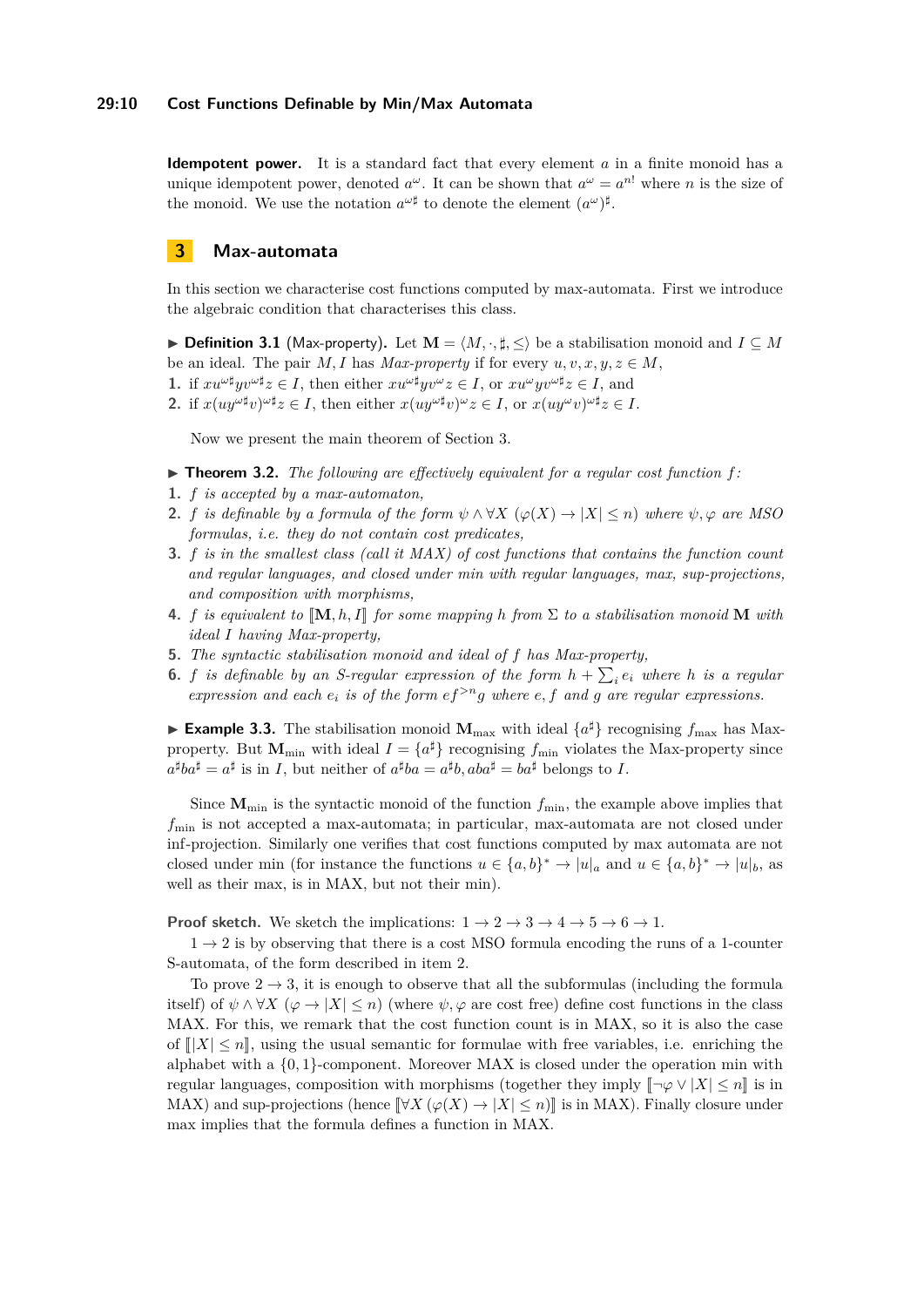To show  $3 \rightarrow 4$  $3 \rightarrow 4$ , we show that the monoid constructions corresponding to the operations of max, min with a regular language, sup-projection and composition with a morphism preserve the Max-property, and also that the syntactic stabilisation monoids computing the function count as well as regular languages have the Max-property.

 $4 \rightarrow 5$  $4 \rightarrow 5$  $4 \rightarrow 5$  follows from Theorem [2.16.](#page-8-1) Implication  $5 \rightarrow 6$  $5 \rightarrow 6$  is the hardest part of the theorem. By definition, the value of a word w given by the cost function  $[\mathbf{M}, h, I]$  is the maximum  $n \in \mathbb{N}_{\infty}$  such that there is an *n*-computation tree of height 3|*M*| with input *w* and output in the ideal *I*. A way to attain this value using a cost regular expression is to write an expression that encodes all such computation trees by induction on the tree height; binary nodes translate to concatenation, idempotent nodes stand for Kleene star, and stabilisation nodes translate to the operator *>n*. But as such, this idea results in an expression with multiple occurrences of  $>n$  (as there could be many stabilisations in the tree). This difficulty is circumvented by showing that it is sufficient to consider trees with only one stabilisation node. This is achieved by repeated use of the Max-property of the monoid **M** and ideal *I*.

For  $6 \rightarrow 1$  $6 \rightarrow 1$ , note that the standard construction from cost regular expressions to Sautomata (analogous to the translation from regular expressions to finite state automata) applied to the cost regular expressions of the form described in item [6,](#page-9-7) gives a max-automaton.

We note that all the transformations are effectively computable.

Given a stabilisation monoid **M** and ideal *I* it is computable in polynomial time whether **M***, I* has Max-property. Hence by Theorem [2.15](#page-8-0) and Theorem [2.16](#page-8-1) we obtain,

▶ **Theorem 3.4.** *It is decidable if a regular cost function satisfies a condition of Theorem [3.2.](#page-9-0)* 

#### **4 Min-automata**

In this section we characterise cost functions definable by min-automata.

<span id="page-10-1"></span>I **Definition 4.1** (Min-property)**.** We define the relation R ⊆ **M**×**M** as the smallest reflexive relation satisfying the following implications: (1) if  $x \mathcal{R} y$  and  $a \mathcal{R} b$ , then  $(x \cdot a) \mathcal{R} (y \cdot b)$ , and (2) if  $x \mathcal{R} y$  then  $x^{\omega} \mathcal{R} y^{\omega \sharp}$  and  $x^{\omega \sharp} \mathcal{R} y^{\omega \sharp}$ . A monoid **M** satisfies the *Min-property* if for all elements  $x, y$ , if  $x^{\omega \sharp} \mathcal{R} y$ , then  $x^{\omega \sharp} = x^{\omega \sharp} y x^{\omega \sharp}$ .

- <span id="page-10-0"></span> $\triangleright$  **Theorem 4.2.** *The following are effectively equivalent for a regular cost function f:*
- <span id="page-10-2"></span>**1.** *f is accepted by a min-automaton,.*
- <span id="page-10-3"></span>**2.** *f is definable by a formula of the form*  $\exists X \ (\varphi(X) \land |X| \leq n)$  *where*  $\varphi$  *does not contain any cost predicates,*
- <span id="page-10-4"></span>**3.** *f belongs to the smallest class of cost functions containing count and regular languages that is closed under min, max and inf-projections,*
- <span id="page-10-5"></span>**4.** *f is recognised by a stabilisation monoid* **M** *with Min-property,*
- <span id="page-10-6"></span>**5.** *The syntactic stabilisation monoid of f has Min-property,*
- <span id="page-10-7"></span>**6.** *f is accepted by a B-regular expression E that is generated by the grammar*

$$
E := F | E + E | E \cdot E | E^{\leq n} \qquad F := a | F + F | F \cdot F | F^*
$$

<span id="page-10-8"></span>*i.e.* any subexpression of E of the form  $F^*$  is a regular expression (without  $X^{\leq n}$ ), **7.** *f is accepted by a B-automaton without reset.*

**Example 4.3.** The monoid  $M_{\text{max}}$  of  $f_{\text{max}}$  violates the Min-property since  $b = b^{\sharp} \mathcal{R} a^{\sharp}$  (to see this, observe  $a \mathcal{R} a^{\sharp}, b \mathcal{R} b$  and hence  $ab = b \mathcal{R} a^{\sharp} = a^{\sharp}b$ , but  $b = b^{\sharp} \neq b^{\sharp} a^{\sharp} b^{\sharp} = b a^{\sharp} b = a^{\sharp}$ . On the contrary, it can be verified that the monoid  $M_{\text{min}}$  has Min-property.

**STACS 2016**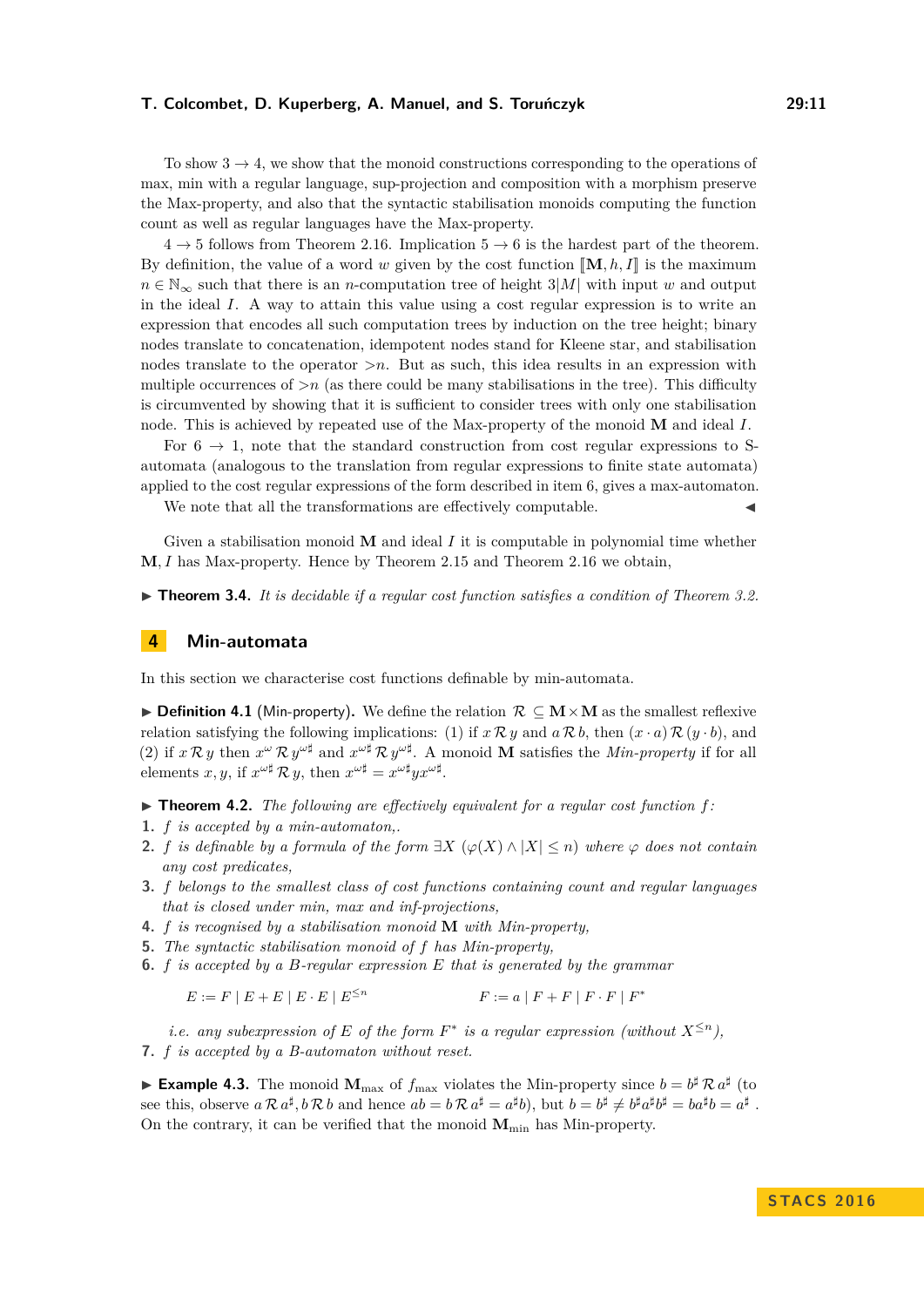#### **29:12 Cost Functions Definable by Min/Max Automata**

Whereas max automata are not closed under min, min automata are closed under max. The class MIN falls only short of sup-projections, comparing to all regular cost functions.

The Min-property can be expressed in terms of identities, as follows. Consider the set *T* of terms involving variables from an infinite set of variables, a binary multiplication operation and unary operations  $\omega$  and  $\omega\sharp$ . Let R be the smallest binary relation on T that is reflexive and satisfies the implications 1 and 2 from Definition [4.1.](#page-10-1) Then, Min-property is expressed as the family of identities  $x^{\omega\sharp} = x^{\omega\sharp}yx^{\omega\sharp}$ , indexed by pairs of terms  $x, y$  such that  $x^{\omega\sharp} \mathcal{R}y$ .

**Proof sketch.** We sketch the implications:  $1 \rightarrow 2 \rightarrow 3 \rightarrow 1 \rightarrow 4 \rightarrow 5 \rightarrow 1 \rightarrow 6 \rightarrow 7 \rightarrow 1$  $1 \rightarrow 2 \rightarrow 3 \rightarrow 1 \rightarrow 4 \rightarrow 5 \rightarrow 1 \rightarrow 6 \rightarrow 7 \rightarrow 1$  $1 \rightarrow 2 \rightarrow 3 \rightarrow 1 \rightarrow 4 \rightarrow 5 \rightarrow 1 \rightarrow 6 \rightarrow 7 \rightarrow 1$  $1 \rightarrow 2 \rightarrow 3 \rightarrow 1 \rightarrow 4 \rightarrow 5 \rightarrow 1 \rightarrow 6 \rightarrow 7 \rightarrow 1$  $1 \rightarrow 2 \rightarrow 3 \rightarrow 1 \rightarrow 4 \rightarrow 5 \rightarrow 1 \rightarrow 6 \rightarrow 7 \rightarrow 1$  $1 \rightarrow 2 \rightarrow 3 \rightarrow 1 \rightarrow 4 \rightarrow 5 \rightarrow 1 \rightarrow 6 \rightarrow 7 \rightarrow 1$  $1 \rightarrow 2 \rightarrow 3 \rightarrow 1 \rightarrow 4 \rightarrow 5 \rightarrow 1 \rightarrow 6 \rightarrow 7 \rightarrow 1$  $1 \rightarrow 2 \rightarrow 3 \rightarrow 1 \rightarrow 4 \rightarrow 5 \rightarrow 1 \rightarrow 6 \rightarrow 7 \rightarrow 1$  $1 \rightarrow 2 \rightarrow 3 \rightarrow 1 \rightarrow 4 \rightarrow 5 \rightarrow 1 \rightarrow 6 \rightarrow 7 \rightarrow 1$  $1 \rightarrow 2 \rightarrow 3 \rightarrow 1 \rightarrow 4 \rightarrow 5 \rightarrow 1 \rightarrow 6 \rightarrow 7 \rightarrow 1$  $1 \rightarrow 2 \rightarrow 3 \rightarrow 1 \rightarrow 4 \rightarrow 5 \rightarrow 1 \rightarrow 6 \rightarrow 7 \rightarrow 1$  $1 \rightarrow 2 \rightarrow 3 \rightarrow 1 \rightarrow 4 \rightarrow 5 \rightarrow 1 \rightarrow 6 \rightarrow 7 \rightarrow 1$  $1 \rightarrow 2 \rightarrow 3 \rightarrow 1 \rightarrow 4 \rightarrow 5 \rightarrow 1 \rightarrow 6 \rightarrow 7 \rightarrow 1$  $1 \rightarrow 2 \rightarrow 3 \rightarrow 1 \rightarrow 4 \rightarrow 5 \rightarrow 1 \rightarrow 6 \rightarrow 7 \rightarrow 1$ .

 $1 \rightarrow 2$  $1 \rightarrow 2$  $1 \rightarrow 2$ ,  $2 \rightarrow 3$  $2 \rightarrow 3$ ,  $6 \rightarrow 7$  $6 \rightarrow 7$  $6 \rightarrow 7$  are analogous to the corresponding cases in Theorem 3.[2,](#page-10-3) and  $3 \rightarrow 1$ is demonstrated by verifying that all functions and operations in item [3](#page-10-4) can be carried out in the framework of min-automata.

 $1 \rightarrow 4$  $1 \rightarrow 4$  $1 \rightarrow 4$  proceeds by studying the transition monoid of a min-automaton, described in Example [2.10,](#page-6-5) and checking that the equation of the Min-property is verified for any  $x \prec y$ (where  $\preceq$  is the ordering used in the transition monoid). In particular, the equation is true for the relation  $\mathcal R$ , which is a subset of any stabilisation order.

 $4 \rightarrow 5$  $4 \rightarrow 5$  $4 \rightarrow 5$  uses the fact that Min-property is equational, so is preserved by quotients.

 $5 \rightarrow 1$  $5 \rightarrow 1$  $5 \rightarrow 1$  is obtained by performing substitutions in computation trees: any idempotent node that is the descendant of a stabilisation node can be transformed into a stabilisation node itself. We get a normal form for computation trees over monoids of this fragment, that we call frontier trees. We then design min-automata that witness the existence of frontier trees for any input word.

We show  $1 \rightarrow 6$  $1 \rightarrow 6$  $1 \rightarrow 6$  by adapting the classical automaton-to-expression algorithm performing inductive state removal. Here, new transitions are labeled by regular expressions together with an action from  $\{\varepsilon, i\}$ . When the classical algorithm produces a Kleene star, we do so if the looping transition is labeled  $\varepsilon$ ; otherwise if it is i, we replace the Kleene star by  $\leq n$ , and the resulting edge is again labeled i. This way, a Kleene star cannot be produced on top of a subexpression containing  $a \leq n$ .

We show  $6 \rightarrow 7$  $6 \rightarrow 7$  $6 \rightarrow 7$  by induction on the structure of the expression. We build an adhoc generalisation of the expression→ automaton algorithm, and show that the output B-automaton contains no reset.

Finally,  $7 \rightarrow 1$  $7 \rightarrow 1$  $7 \rightarrow 1$  is obtained by observing that in the absence of resets, increments performed on *k* distinct counters can be performed on a single counter, by increasing the result at most  $k$  times.

By a saturation algorithm, we can verify whether a given stabilisation monoid has Min-property in polynomial time. Hence by Theorem [2.15](#page-8-0) and Theorem [2.16](#page-8-1) we obtain:

▶ **Theorem 4.4.** *It is decidable if a regular cost function satisfies a condition of Theorem [4.2.](#page-10-0)* 

# **5 Conclusion**

We studied two dual classes of cost functions, defined by min-automata (also called distance automata), and max-automata. Both these classes have been studied in detail in other works. We showed that these classes enjoy many equivalent characterisations – such as restrictions of automata, logics, and expressions, and algebraic conditions. In both cases, the algebraic characterisation leads to decidability of membership in the class, in the spirit